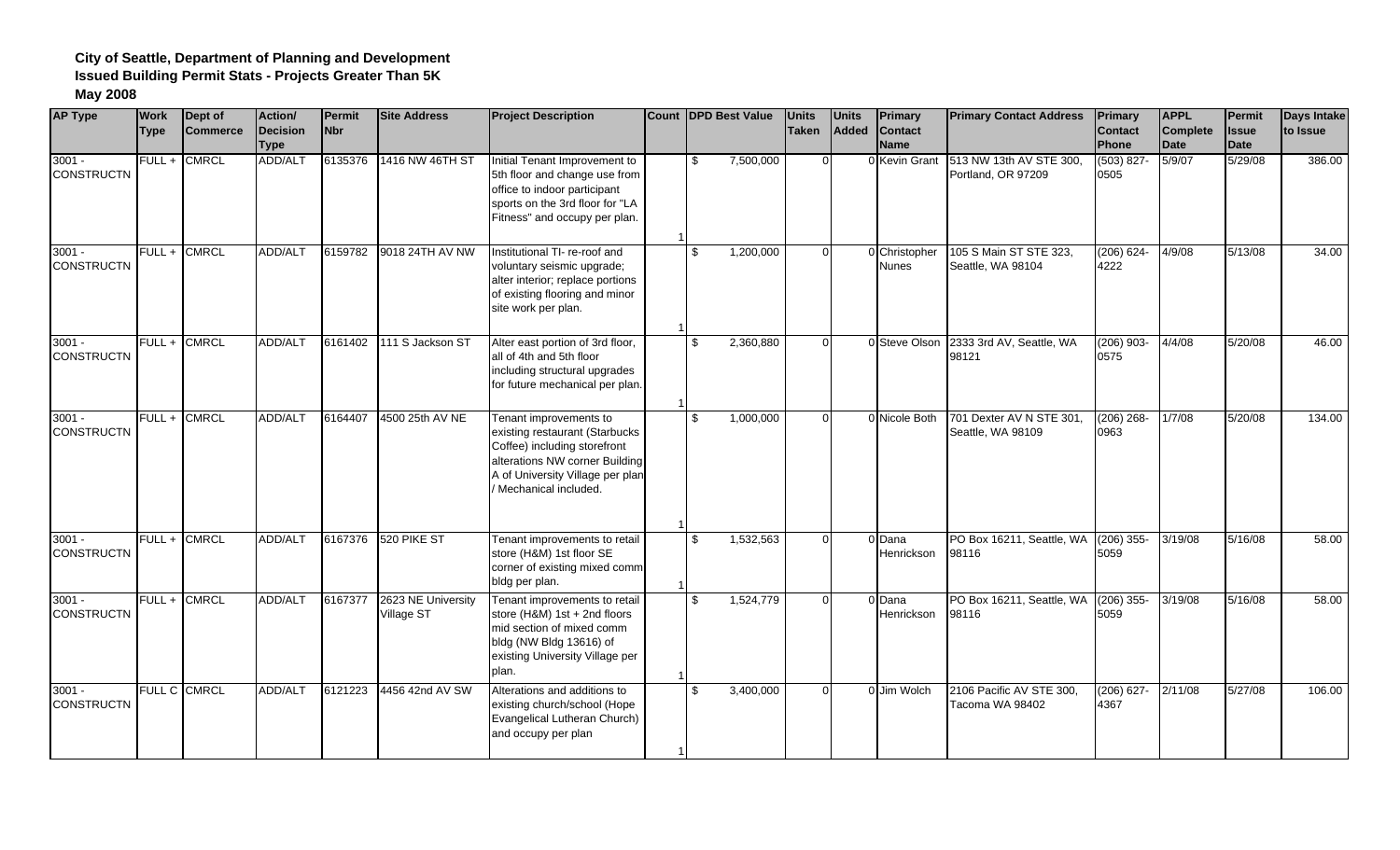| <b>AP Type</b>                | <b>Work</b><br><b>Type</b> | Dept of<br><b>Commerce</b> | Action/<br>Decision<br><b>Type</b> | Permit<br><b>Nbr</b> | <b>Site Address</b> | <b>Project Description</b>                                                                                                                                                                                                                                                                                                                                               | Count DPD Best Value      | <b>Units</b><br><b>Taken</b> | <b>Units</b><br>Added | <b>Primary</b><br><b>Contact</b><br><b>Name</b> | <b>Primary Contact Address</b>                       | <b>Primary</b><br>Contact<br>Phone | <b>APPL</b><br>Complete<br><b>Date</b> | <b>Permit</b><br><b>Issue</b><br><b>Date</b> | <b>Days Intake</b><br>to Issue |
|-------------------------------|----------------------------|----------------------------|------------------------------------|----------------------|---------------------|--------------------------------------------------------------------------------------------------------------------------------------------------------------------------------------------------------------------------------------------------------------------------------------------------------------------------------------------------------------------------|---------------------------|------------------------------|-----------------------|-------------------------------------------------|------------------------------------------------------|------------------------------------|----------------------------------------|----------------------------------------------|--------------------------------|
| $3001 -$<br><b>CONSTRUCTN</b> |                            | FULL C CMRCL               | ADD/ALT                            | 6127178              | 1200 4th AV S       | Alterations with Mechanical<br>alterations to all levels & first<br>floor addition to the Main<br>Operations Bldg (North Bldg),<br>per plans. (Addition &<br>alterations to Operations Bldg.<br>Roof & mechanical alterations<br>to Operations, Fuel & Wash<br>Bldgs. Install five (5)<br>Temporary office trailers.<br>Review/processing for 4 AP's<br>under # 6127178) | 536,253<br>\$             | $\Omega$                     |                       | 0 Gerrie<br>Jackson                             | 201 S Jackson ST #KSC-TR-<br>0431, Seattle, WA 98104 | $(206) 684 -$<br>1334              | 9/17/07                                | 5/28/08                                      | 254.00                         |
| $3001 -$<br><b>CONSTRUCTN</b> |                            | FULL C CMRCL               | ADD/ALT                            | 6131174              | 225 14th AV E       | Substantial alteration to<br>change use from multifamily<br>structure to office and occupy<br>per plan.                                                                                                                                                                                                                                                                  | $\mathfrak{L}$<br>800,000 | $\Omega$                     |                       | 0 Linda Stalzer                                 | 7525 SE 24th ST STE 650,<br>Mercer Island, WA 98040  | $(206)$ 357-<br>4806               | 6/14/07                                | 5/9/08                                       | 330.00                         |
| $3001 -$<br><b>CONSTRUCTN</b> |                            | FULL C CMRCL               | ADD/ALT                            | 6135234              | 1016 1st AV S       | Establish use as retail on mair<br>level substantial alteration to<br>change use from office to<br>retail @ main level. Interior<br>alterations all levels. Occupy<br>per plan.                                                                                                                                                                                          | 1,800,000<br>\$           | $\Omega$                     |                       | 0 Ed Linardic                                   | 1319 Dexter AV N #245,<br>Seattle, WA 98109          | $(206) 283 -$<br>4764              | 6/27/07                                | 5/15/08                                      | 323.00                         |
| $3001 -$<br><b>CONSTRUCTN</b> |                            | <b>FULL C CMRCL</b>        | ADD/ALT                            | 6153369              | 201 Elliott AV W    | Substantial Alteration -<br>Seismic upgrades to existing 5<br>story commercial structure per<br>plan                                                                                                                                                                                                                                                                     | 2,600,000<br>\$.          | $\Omega$                     |                       | 0 Herbert<br><b>Baker</b>                       | 1124 Eastlake AV E STE<br>201, Seattle, WA 98109     | $(206)$ 957-<br>6400               | 10/1/07                                | 5/21/08                                      | 233.00                         |
| $3001 -$<br><b>CONSTRUCTN</b> |                            | FULL C CMRCL               | <b>ADD/ALT</b>                     | 6157368              | 911 E Pine ST       | Interior alterations w/ ADA<br>improvements and minor<br>structural upgrades for partial<br>change of use from theater to<br>office/retail in existing comm<br>bldg and occupy per plan.                                                                                                                                                                                 | 1,002,000<br>\$           | $\Omega$                     |                       | 0 Heather<br>Spears                             | 2124 3rd AV STE 200,<br>Seattle, WA 98121            | $(206)$ 448-<br>7580               | 1/24/08                                | 5/14/08                                      | 111.00                         |
| $3001 -$<br><b>CONSTRUCTN</b> |                            | FULL C CMRCL               | ADD/ALT                            | 6160948              | 1518 1st AV S       | Substantial alteration to<br>existing mixed use<br>commercial building per plan.<br>No change of use or<br>occupancy under this permit.                                                                                                                                                                                                                                  | 1,468,591<br>\$           | $\Omega$                     |                       | 0 James<br>Baurichter                           | 55 S Atlantic ST #301,<br>Seattle, WA 98134          | $(206) 682 -$<br>7525              | 12/13/07                               | 5/21/08                                      | 160.00                         |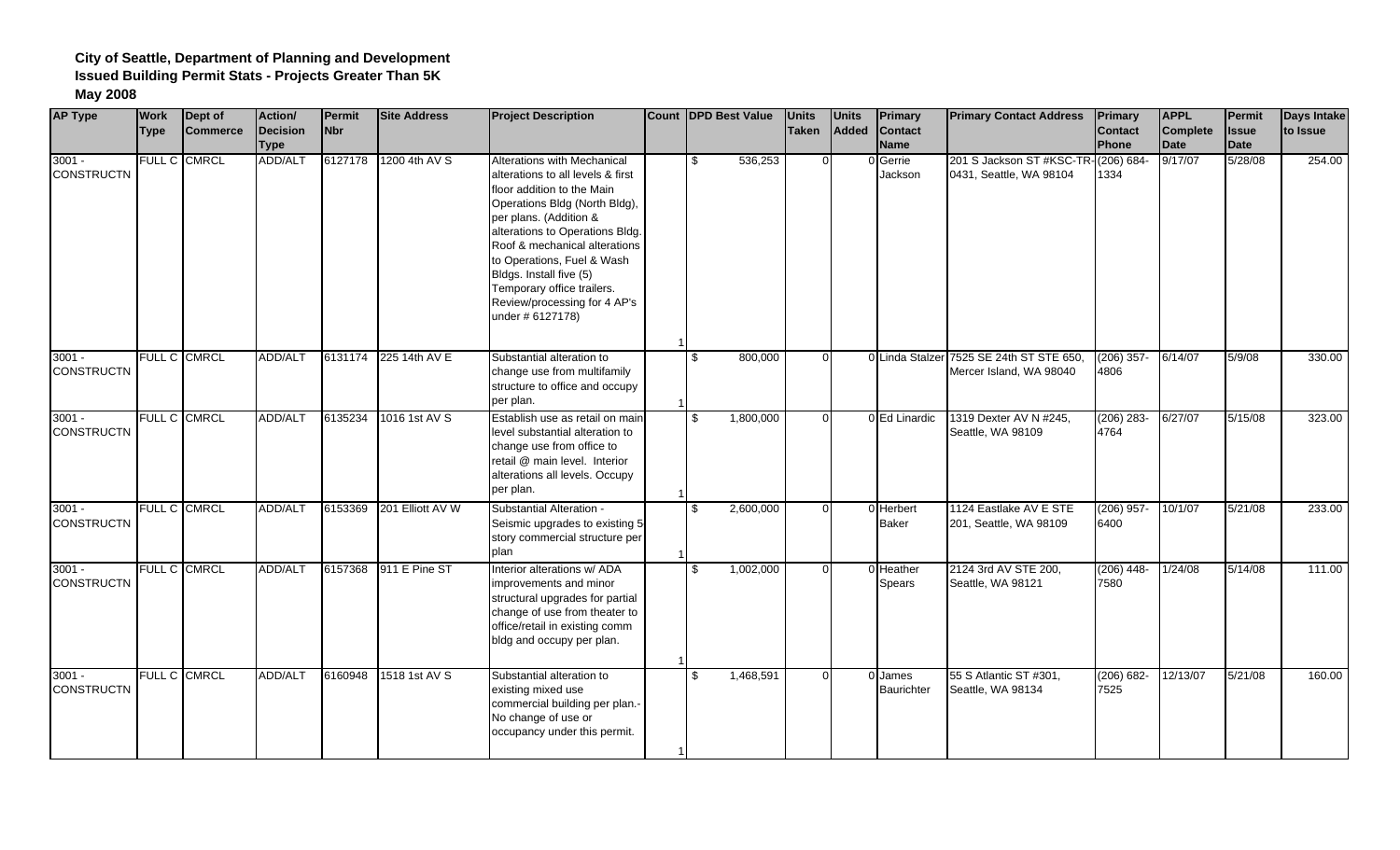| <b>AP Type</b>                | <b>Work</b>  | Dept of         | Action/                 | Permit     | <b>Site Address</b> | <b>Project Description</b>                                                                                                                                                                                                                | <b>Count DPD Best Value</b> | <b>Units</b> | <b>Units</b> | Primary                       | <b>Primary Contact Address</b>                  | <b>Primary</b>       | <b>APPL</b>             | Permit               | <b>Days Intake</b> |
|-------------------------------|--------------|-----------------|-------------------------|------------|---------------------|-------------------------------------------------------------------------------------------------------------------------------------------------------------------------------------------------------------------------------------------|-----------------------------|--------------|--------------|-------------------------------|-------------------------------------------------|----------------------|-------------------------|----------------------|--------------------|
|                               | <b>Type</b>  | <b>Commerce</b> | Decision<br><b>Type</b> | <b>Nbr</b> |                     |                                                                                                                                                                                                                                           |                             | Taken        | Added        | <b>Contact</b><br><b>Name</b> |                                                 | Contact<br>Phone     | <b>Complete</b><br>Date | <b>Issue</b><br>Date | to Issue           |
| $3001 -$<br><b>CONSTRUCTN</b> | FULL C INST  |                 | <b>ADD/ALT</b>          | 6156590    | <b>NE</b>           | 7400 Sand Point WY Tenant improvement for<br>classroom, office & laboratory,<br>including alterations to 1st &<br>2nd floors. Project includes<br>alteration to HVAC and<br>installation of rooftop<br>mechanical equipment, per<br>plan. | 750,000<br>\$               | $\Omega$     |              | 0 Chris Finch                 | 1110 112th AV NE #500,<br>Seattle, WA 98004     | $(425)$ 463-<br>1577 | 12/5/07                 | 5/5/08               | 152.00             |
| <b>COMMERCIAL ADD ALT</b>     |              |                 |                         |            |                     |                                                                                                                                                                                                                                           | $14$ \$<br>27,475,066       | 0l           |              |                               |                                                 |                      |                         |                      |                    |
| $3001 -$<br><b>CONSTRUCTN</b> | <b>FIELD</b> | <b>MF</b>       | ADD/ALT                 | 6171787    | 6055 35th AV SW     | Removal of existing cladding,<br>removal and replacement of<br>existing windows and sliding<br>glass doors, general repair of<br>decay, general unit deck<br>repair and resurfacing in<br>twenty three unit condo<br>building per STFI.   | $\mathfrak{L}$<br>820,000   | $\Omega$     |              | 0 Vince Ojala                 | 2150 N 107th ST #375,<br>Seattle, WA 98133      | $(206)$ 361-<br>7100 | 5/2/08                  | 5/2/08               |                    |
| $3001 -$<br><b>CONSTRUCTN</b> | FULL C MF    |                 | <b>ADD/ALT</b>          | 6159600    | 1841 16th AV        | Seismic upgrade to existing<br>church, demo interior, and<br>construct 4 floors + mezz, all<br>per plan.                                                                                                                                  | 1,320,000<br>\$             | $\Omega$     |              | 0 Joel Lavin                  | 906 19th AV E, Seattle, WA<br>98112             | $(206)$ 571-<br>8492 | 12/7/07                 | 5/1/08               | 146.00             |
| <b>MULTIFAMILY ADD ALT</b>    |              |                 |                         |            |                     |                                                                                                                                                                                                                                           | 2,140,000<br>$2$ \$         | 0l           |              |                               |                                                 |                      |                         |                      | $\sim$             |
| $3003 -$<br><b>BLANKET</b>    |              | FULL C CMRCL    | <b>CHILD</b>            |            | 6177048 1101 2nd AV | Blanket Permit for interior non-<br>structural alterations to the<br>10th floor.                                                                                                                                                          | 1,700,000<br>\$             | $\Omega$     |              |                               | 0 Mark A Ward 2333 3rd AV, Seattle, WA<br>98121 | $(206)$ 903-<br>0575 | 4/10/08                 | 5/19/08              | 39.00              |
| $3003 -$<br><b>BLANKET</b>    |              | FULL C CMRCL    | <b>CHILD</b>            | 6178640    | 1730 Minor AV       | Blanket Permit for interior non-<br>structural alterations to the<br>13th and 15th floor for tenant<br>improvement per plan.<br>5/15/2008 HUD. REQUIRES<br><b>SEPARATE PERMIT FOR</b><br>NEW OVERHEAD DOOR<br>STRUCTURAL SUPPORT.         | 880,000<br>£.               | $\Omega$     |              | 0 Eric<br><b>Buckmaster</b>   | Benaroya CapitalL Co,<br>Seattle, WA 98101      | $(206)$ 515-<br>4750 | 4/23/08                 | 5/20/08              | 27.00              |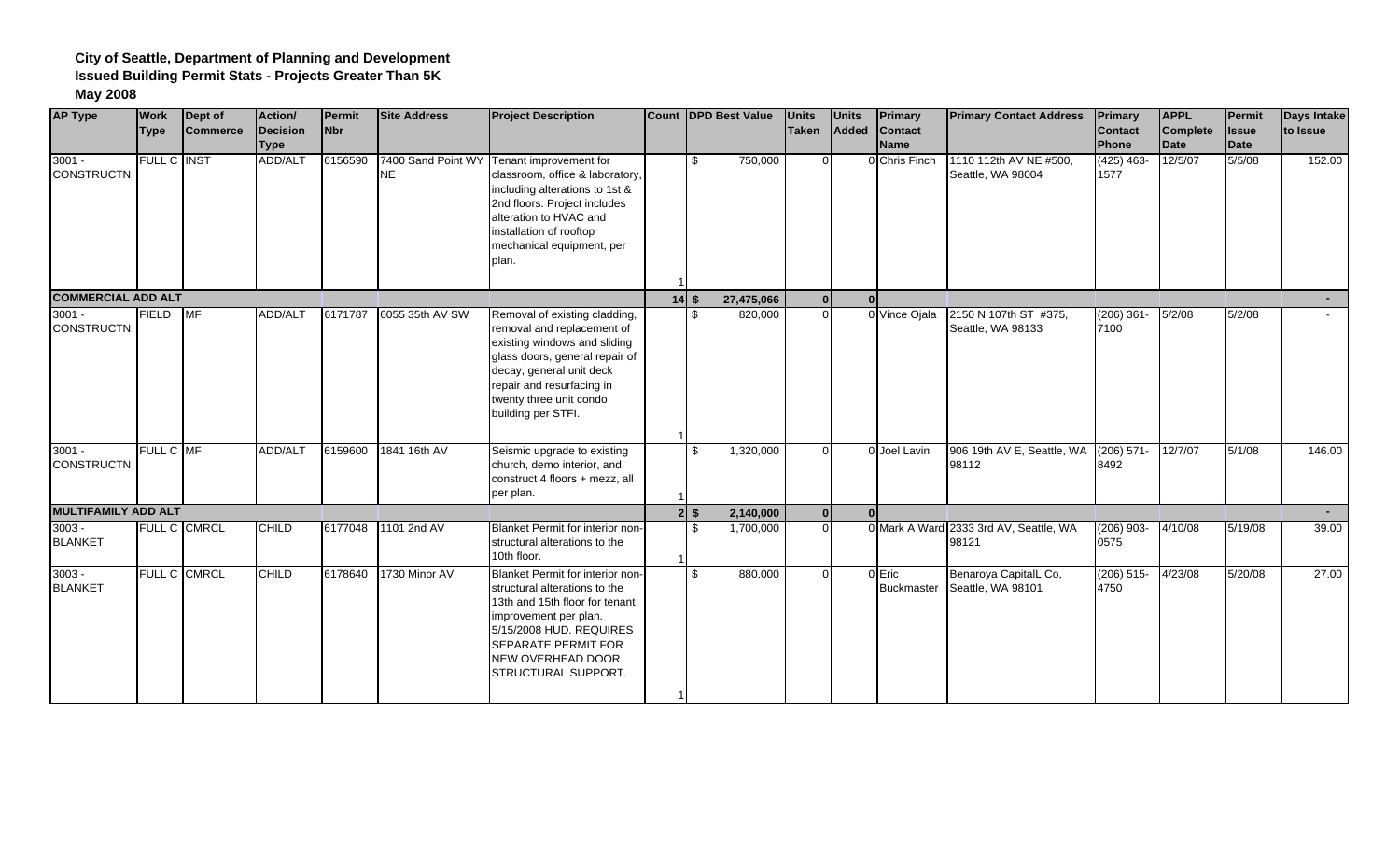| <b>AP Type</b>                | <b>Work</b><br><b>Type</b> | Dept of<br><b>Commerce</b> | Action/<br>Decision<br><b>Type</b>   | Permit<br><b>Nbr</b> | <b>Site Address</b> | <b>Project Description</b>                                                                                                                                                                                                                                                                                           | Count IDPD Best Value             | <b>Units</b><br>Taken | <b>Units</b><br>Added | <b>Primary</b><br><b>Contact</b><br><b>Name</b> | <b>Primary Contact Address</b>                      | <b>Primary</b><br><b>Contact</b><br>Phone | <b>APPL</b><br><b>Complete</b><br>Date | Permit<br><b>Issue</b><br><b>Date</b> | <b>Days Intake</b><br>to Issue |
|-------------------------------|----------------------------|----------------------------|--------------------------------------|----------------------|---------------------|----------------------------------------------------------------------------------------------------------------------------------------------------------------------------------------------------------------------------------------------------------------------------------------------------------------------|-----------------------------------|-----------------------|-----------------------|-------------------------------------------------|-----------------------------------------------------|-------------------------------------------|----------------------------------------|---------------------------------------|--------------------------------|
| $3003 -$<br><b>BLANKET</b>    | <b>FULL C INST</b>         |                            | <b>CHILD</b>                         | 6176402              | 325 9th AV          | <b>BLANKET PERMIT for interior</b><br>non-structural alterations to<br>the 3rd floor - UW School of<br>Medicine Labs.                                                                                                                                                                                                | \$<br>1,600,000                   | $\Omega$              |                       | 0 Chris<br>Broadgate                            | 1201 3rd AV STE 2700.<br>Seattle, WA 98101          | $(206)$ 447-<br>9000                      | 4/4/08                                 | 5/13/08                               | 39.00                          |
| $3003 -$<br><b>BLANKET</b>    | FULL C INST                |                            | <b>CHILD</b>                         | 6176406              | 325 9th AV          | <b>BLANKET PERMIT for interior</b><br>non-structural alterations to<br>the 2nd floor HMC King Co<br><b>Medical Examiner</b>                                                                                                                                                                                          | 1,800,000<br>\$                   | $\Omega$              |                       | 0 Chris<br><b>Broadgate</b>                     | 1201 3rd AV STE 2700,<br>Seattle, WA 98101          | $(206)$ 447-<br>9000                      | 4/4/08                                 | 5/13/08                               | 39.00                          |
| $3003 -$<br><b>BLANKET</b>    | <b>FULL C INST</b>         |                            | <b>CHILD</b>                         | 6176407              | 325 9th AV          | <b>BLANKET PERMIT for interior</b><br>non-structural alterations to<br>the 2nd floor Harborview<br>Pathology                                                                                                                                                                                                         | 38,175,500<br>\$                  | $\Omega$              |                       | 0 Chris<br><b>Broadgate</b>                     | 1201 3rd AV STE 2700.<br>Seattle, WA 98101          | $(206)$ 447-<br>9000                      | 4/4/08                                 | 5/13/08                               | 39.00                          |
| <b>BLANKET TI</b>             |                            |                            |                                      |                      |                     |                                                                                                                                                                                                                                                                                                                      | $5$ \ $\frac{2}{3}$<br>44,155,500 | $\Omega$              |                       | $\Omega$                                        |                                                     |                                           |                                        |                                       | $\sim$                         |
| $1004 -$<br><b>MECHANICAL</b> |                            | FULL C CMRCL               | <b>MECHANIC 6176672</b><br><b>AL</b> |                      | 2233 1st AV         | Add 35 air handlers, 4<br>condensers.88 exhaust fans in<br>condo's. Add 3 EF's, elevator<br>press fan, 1 corridor MUA unit,<br>1 split system for retail and<br>ductwork all. per plans                                                                                                                              | 575,000<br>\$.                    | $\Omega$              |                       | 0 Steven<br><b>Knobbs</b>                       | 7202 NE 175th ST,<br>Kenmore, WA 98028              | $(425)$ 482-<br>0584                      | 4/8/08                                 | 5/15/08                               | 37.00                          |
| <b>MECHANICAL</b>             |                            |                            |                                      |                      |                     |                                                                                                                                                                                                                                                                                                                      | 575,000<br>$1$ \$                 | $\mathbf{0}$          |                       | $\Omega$                                        |                                                     |                                           |                                        |                                       |                                |
| $3001 -$<br><b>CONSTRUCTN</b> |                            | FULL C CMRCL               | <b>NEW</b>                           | 6080180              | 1800 S Jsckson ST   | Phase 3 of 3 - Construction of<br>a mixed-use apartment bldg<br>with street level commercial<br>and below-grade parking per<br>plans + MUP 2408988<br>(Architectural + above-grade<br>structural this permit)/ Build<br>per plans. Note: Complete re-<br>design of Phases 2 of 3 and 3<br>of 3 - submitted 8/9/2007. | 37,081,170<br>\$                  | $\Omega$              |                       | 247 Christoper<br>Meyer                         | 7525 SE 24th ST STE 180,<br>Mercer Island, WA 98040 | $(206)$ 275-<br>4060                      | 5/3/06                                 | 5/27/08                               | 755.00                         |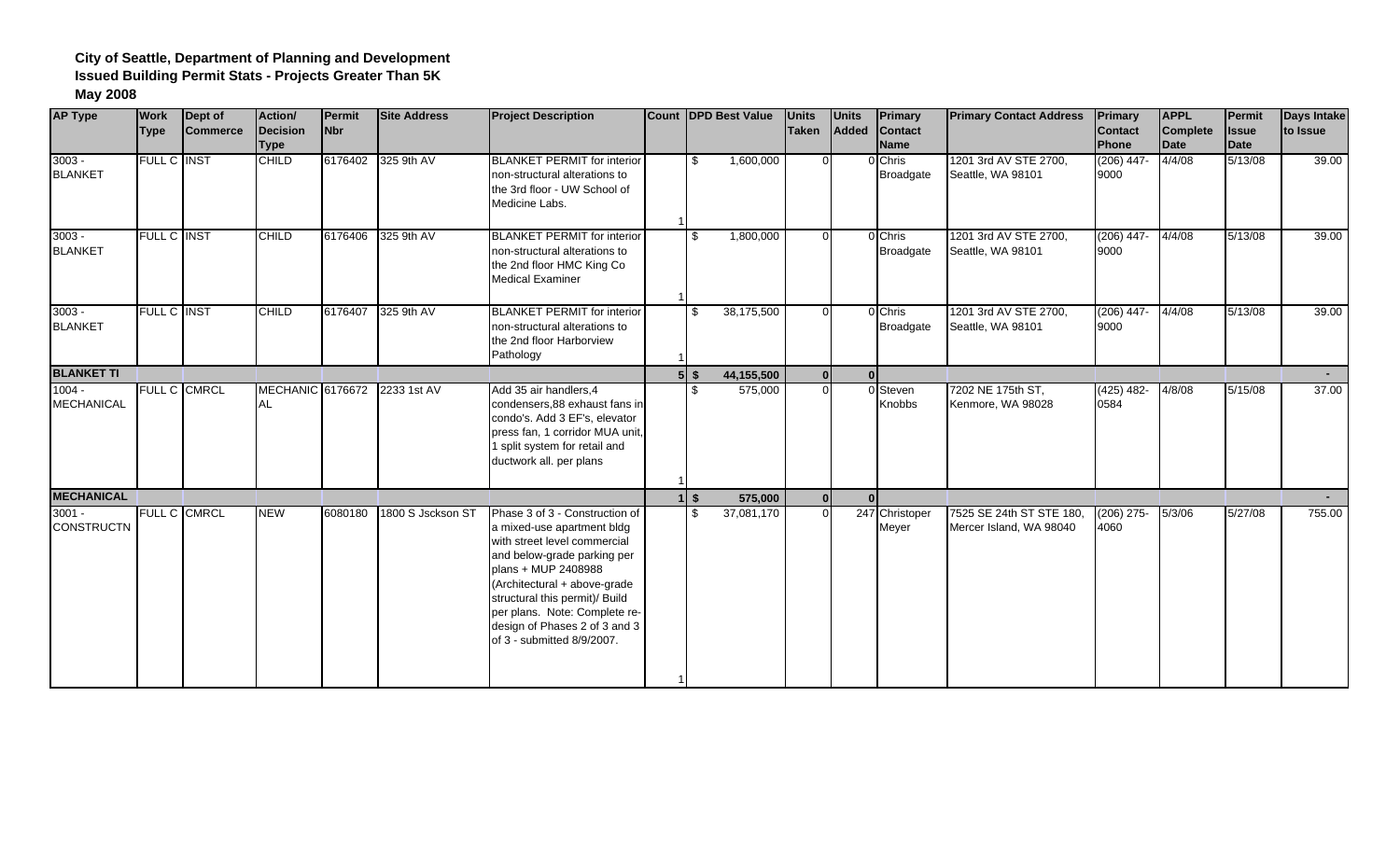| <b>AP Type</b>                | <b>Work</b><br><b>Type</b> | Dept of<br><b>Commerce</b> | Action/<br>Decision<br><b>Type</b> | Permit<br><b>Nbr</b> | <b>Site Address</b> | <b>Project Description</b>                                                                                                                                                                              | <b>Count IDPD Best Value</b> | <b>Units</b><br><b>Taken</b> | <b>Units</b><br>Added | <b>Primary</b><br><b>Contact</b><br><b>Name</b> | <b>Primary Contact Address</b>                      | Primary<br><b>Contact</b><br>Phone | <b>APPL</b><br><b>Complete</b><br>Date | Permit<br><b>Issue</b><br>Date | <b>Days Intake</b><br>to Issue |
|-------------------------------|----------------------------|----------------------------|------------------------------------|----------------------|---------------------|---------------------------------------------------------------------------------------------------------------------------------------------------------------------------------------------------------|------------------------------|------------------------------|-----------------------|-------------------------------------------------|-----------------------------------------------------|------------------------------------|----------------------------------------|--------------------------------|--------------------------------|
| $3001 -$<br><b>CONSTRUCTN</b> | <b>FULL C CMRCL</b>        |                            | <b>NEW</b>                         | 6088639              | 2313 N 45th ST      | Construct mixed-use building<br>including 2 residential<br>units/office and parking<br>occupy per plans.(review and<br>processing for 6138007)                                                          | 2,780,180<br>\$              | $\Omega$                     |                       | 2 Slawek<br>Porowski                            | 600 N 36th ST #328, Seattle, (206) 372-<br>WA 98103 | 1015                               | 5/9/07                                 | 5/13/08                        | 370.00                         |
| $3001 -$<br><b>CONSTRUCTN</b> | <b>FULL C CMRCL</b>        |                            | <b>NEW</b>                         | 6090605              | 1818 E Yesler WY    | Construct mixed use building<br>(containing live-work units)<br>and parking, occupy per plan.                                                                                                           | 1,161,502<br>\$              | $\Omega$                     |                       | 5 Bradley<br>Khouri                             | 210 S Jackson S, Seattle,<br>WA 98104               | $(206)$ 297-<br>1284               | 9/20/07                                | 5/16/08                        | 239.00                         |
| $3001 -$<br><b>CONSTRUCTN</b> | <b>FULL C CMRCL</b>        |                            | <b>NEW</b>                         | 6104688              | 1527 15th AV        | <b>CONSTRUCT NEW</b><br><b>COMMERCIAL AND</b><br><b>RESIDENTIAL MIXED USE</b><br><b>BUILDING, AND OCCUPY</b><br>PER PLANS. PHASE 2 AND<br>3 OF 3 PHASES (COMBINED<br>AT ISSUANCE).                      | 7,092,787<br>\$              | $\Omega$                     |                       | 60 Craig<br><b>Belcher</b>                      | 26456 Marine View DR S,<br>Des Moines, WA 98198     | $(206)$ 295-<br>0613               | 1/3/08                                 | 5/1/08                         | 119.00                         |
| $3001 -$<br><b>CONSTRUCTN</b> | <b>FULL C CMRCL</b>        |                            | <b>NEW</b>                         | 6114407              | 2654 NW Market ST   | Establish use and construct 3-<br>story office and retail with<br>below grade parking and<br>occupy, per plans.                                                                                         | 4,270,404<br>$\mathfrak{L}$  | $\Omega$                     |                       | 0 Jason Land                                    | 169 Western AV W, Seattle,<br>WA 98119              | $(206) 782 -$<br>8208              | 3/30/07                                | 5/19/08                        | 416.00                         |
| $3001 -$<br><b>CONSTRUCTN</b> | <b>FULL C CMRCL</b>        |                            | <b>NEW</b>                         | 6134568              | 1408 14th AV        | Phase II of II for construction<br>of a 120 unit 5 story apt over 1<br>story commercial./ Foundation<br>& completion/ Occupy per<br>plans                                                               | 16,380,000<br>\$             | $\Omega$                     |                       | 118 John<br>Schwartz                            | 2003 Western AV STE 300,<br>Seattle, WA 98121       | $(206)$ 728-<br>1912               | 9/14/07                                | 5/16/08                        | 245.00                         |
| $3001 -$<br><b>CONSTRUCTN</b> | FULL C CMRCL               |                            | <b>NEW</b>                         | 6145295              | 3800 S Othello ST   | Phase Two of Two: Establish<br>use and construct congregate<br>residence, daycare with retail.<br>Includes architectural and<br>structural completion,<br>mechanical and occupy per<br>plan this phase. | 8,981,062<br>\$              | $\Omega$                     |                       | 0 Craig<br>Chaney                               | 1800 136th PL NE #100,<br>Bellevue, WA 98005        | $(425)$ 747-<br>3177               | 7/18/07                                | 5/15/08                        | 302.00                         |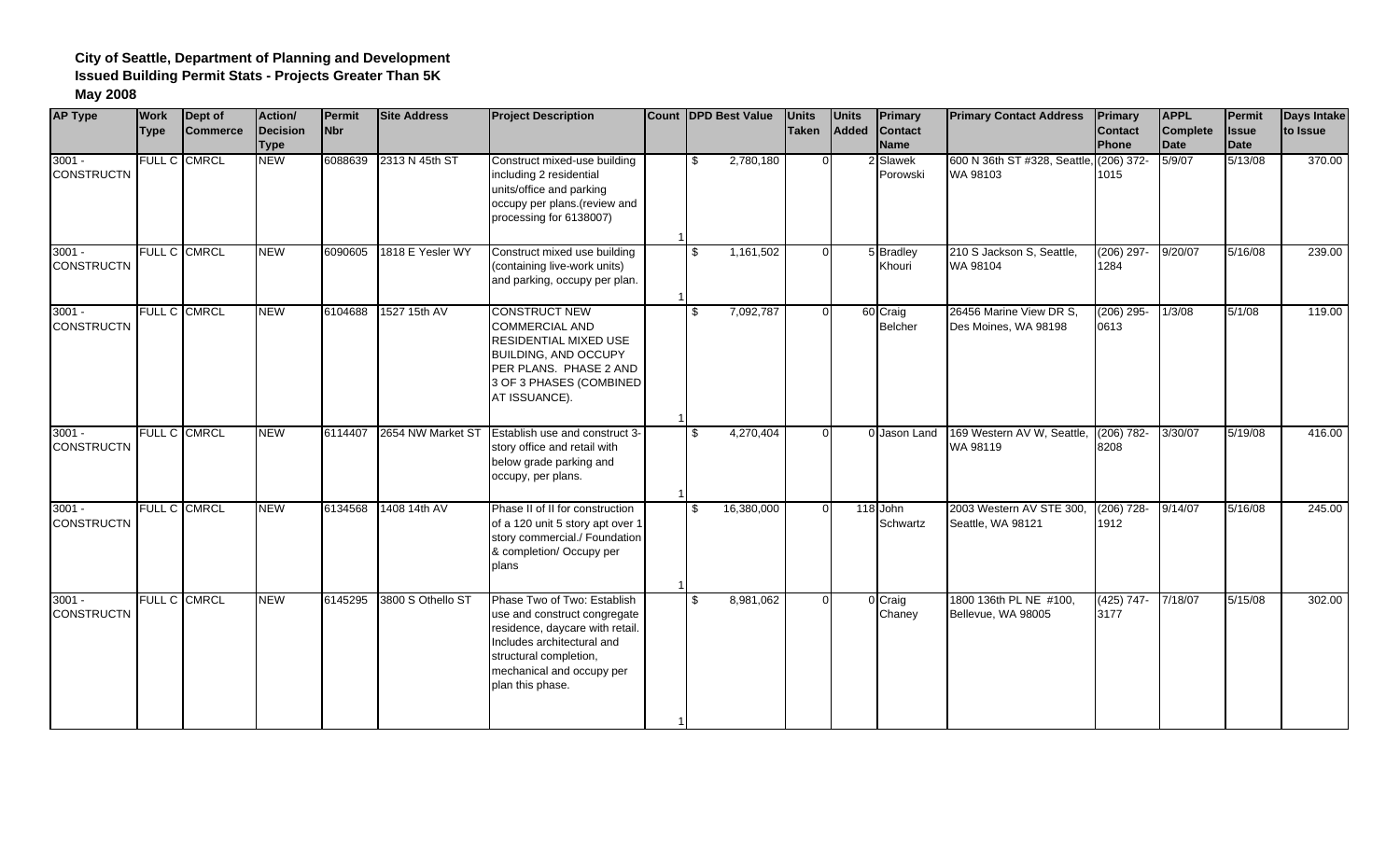| <b>AP Type</b>                | <b>Work</b><br><b>Type</b> | Dept of<br><b>Commerce</b> | Action/<br>Decision<br><b>Type</b> | Permit<br>N <sub>br</sub> | <b>Site Address</b> | <b>Project Description</b>                                                                                                                                                                                                        |                | <b>Count DPD Best Value</b> | <b>Units</b><br>Taken | <b>Units</b><br>Added | Primary<br><b>Contact</b><br><b>Name</b> | <b>Primary Contact Address</b>                                 | <b>Primary</b><br><b>Contact</b><br>Phone | <b>APPL</b><br><b>Complete</b><br>Date | Permit<br><b>Issue</b><br>Date | Days Intake<br>to Issue |
|-------------------------------|----------------------------|----------------------------|------------------------------------|---------------------------|---------------------|-----------------------------------------------------------------------------------------------------------------------------------------------------------------------------------------------------------------------------------|----------------|-----------------------------|-----------------------|-----------------------|------------------------------------------|----------------------------------------------------------------|-------------------------------------------|----------------------------------------|--------------------------------|-------------------------|
| $3001 -$<br><b>CONSTRUCTN</b> |                            | FULL C CMRCL               | <b>NEW</b>                         | 6151349                   | 2300 Arboretum DR   | Construction of a new entry<br>structure at the Seattle<br>Japanese Garden in the<br>Arboretum including walls and<br>gates, ticket window and gift<br>shop, meeting room,<br>restrooms and maintenance<br>area, occupy per plan. | £.             | 600,000                     |                       |                       | 0 William<br><b>Scales</b>               | 121 E Boston ST, Seattle,<br>WA 98102                          | $(206)$ 325-<br>6441                      | 3/25/08                                | 5/27/08                        | 63.00                   |
| $3001 -$<br><b>CONSTRUCTN</b> | FULL C IND                 |                            | <b>NEW</b>                         | 6156067                   | 1333 Airport WY S   | Remove and replace<br>perimeter fence, install new<br>gate, widen driveway access,<br>overlay parking lot and re-<br>stripe and replace area light<br>poles, per plan.                                                            | $\mathfrak{L}$ | 698,000                     | $\Omega$              |                       | 0 Gerrie<br>Jackson                      | 201 S Jackson ST #KSC-TR-(206) 684-<br>0431, Seattle, WA 98104 | 1334                                      | 3/18/08                                | 5/20/08                        | 63.00                   |
| <b>COMMERCIAL NEW</b>         |                            |                            |                                    |                           |                     |                                                                                                                                                                                                                                   | $9$ s          | 79,045,105                  | 0l                    | 432                   |                                          |                                                                |                                           |                                        |                                |                         |
| $3001 -$<br><b>CONSTRUCTN</b> | FULL C MF                  |                            | <b>NEW</b>                         | 6078496                   | 2429 SW Holden ST   | Construct NW apartments and<br>occupy per plan. (Phase III of<br>Il Structural & Architectural<br>for construction of 4 apt<br>buildings w/ below grade<br>parking / review & process for<br>4 APs under 6078496).                |                | 779,182                     | $\Omega$              |                       | 8 Mike<br>Moedritzer                     | 204 1st AV S, Seattle, WA<br>98104                             | $(206) 624 -$<br>7880 x113                | 8/1/07                                 | 5/2/08                         | 275.00                  |
| $3001 -$<br><b>CONSTRUCTN</b> | <b>FULL C MF</b>           |                            | <b>NEW</b>                         | 6087071                   | 4729 42nd AV SW     | Phase 3 of 3: Construct a<br>multi-story mixed use<br>structure (Structural &<br>Architectural completion this<br>phase) and occupy per plans.<br>Commercial tenant<br>improvements under separate<br>permit.                     | .ድ             | 17,209,948                  |                       |                       | 136 George<br>Gibbs                      | 101 Stewart ST STE 200,<br>Seattle, WA 98101                   | $(206) 624 -$<br>8154                     | 8/17/07                                | 5/19/08                        | 276.00                  |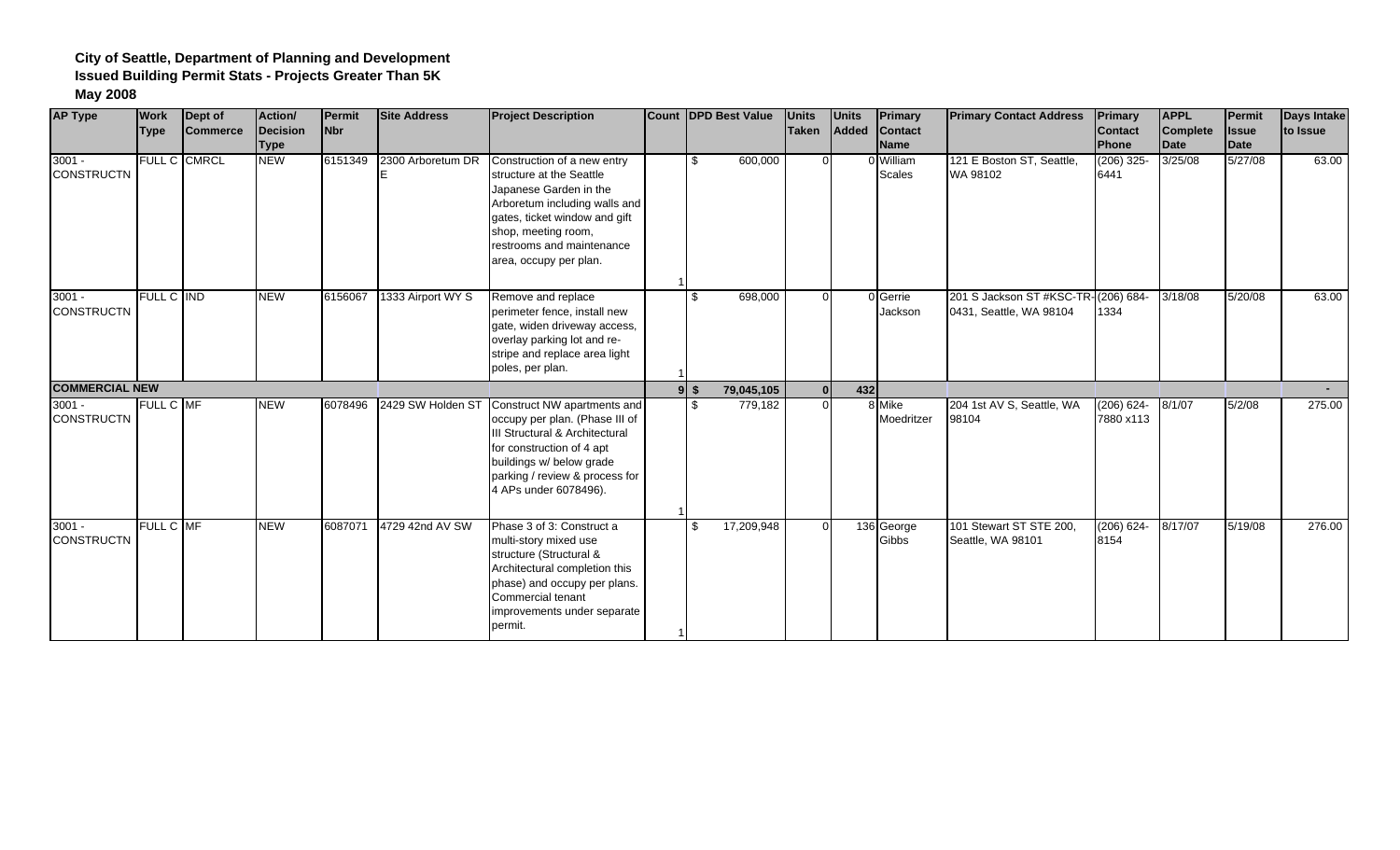| <b>AP Type</b>                | <b>Work</b>      | Dept of         | Action/                 | Permit     | <b>Site Address</b> | <b>Project Description</b>                                                                                                                                                                                                                                                     | <b>Count DPD Best Value</b> | <b>Units</b> | <b>Units</b> | Primary                        | <b>Primary Contact Address</b>                  | Primary                        | <b>APPL</b>             | Permit               | <b>Days Intake</b> |
|-------------------------------|------------------|-----------------|-------------------------|------------|---------------------|--------------------------------------------------------------------------------------------------------------------------------------------------------------------------------------------------------------------------------------------------------------------------------|-----------------------------|--------------|--------------|--------------------------------|-------------------------------------------------|--------------------------------|-------------------------|----------------------|--------------------|
|                               | <b>Type</b>      | <b>Commerce</b> | Decision<br><b>Type</b> | <b>Nbr</b> |                     |                                                                                                                                                                                                                                                                                |                             | Taken        | Added        | <b>Contact</b><br><b>Name</b>  |                                                 | <b>Contact</b><br><b>Phone</b> | <b>Complete</b><br>Date | <b>Issue</b><br>Date | to Issue           |
| $3001 -$<br><b>CONSTRUCTN</b> | FULL C MF        |                 | <b>NEW</b>              | 6092334    | 5700 24th AV NW     | Phase II of II to construct an 8-<br>story mixed occupancy<br>structure/ Architectural &<br>Structural completion/ Occupy<br>per plans. APPLICATION TO<br><b>BE CANCELED ON</b><br>07/06/2008 AS PER<br>SECTION 106.4.4 OF THE<br>2003 SEATTLE BUILDING<br>CODE. LCO 5/06/2008 | 39,992,080<br>\$            |              |              | 268 Guy<br>Peckham             | 2111 3rd AV, Seattle, WA<br>98124               | $(206)$ 223-<br>1361           | 8/15/06                 | 5/14/08              | 638.00             |
| $3001 -$<br><b>CONSTRUCTN</b> | <b>FULL C MF</b> |                 | <b>NEW</b>              | 6100908    | 2311 E John ST      | Establish use and construct a<br>triplex townhouse with<br>attached garages and occupy<br>per plans.                                                                                                                                                                           | 602,277<br>\$               | $\Omega$     |              | 3 Brittani Ard                 | PO BOX 99486, Seattle, WA (206) 282-<br>98139   | 7990                           | 10/2/07                 | 5/23/08              | 234.00             |
| $3001 -$<br><b>CONSTRUCTN</b> | FULL C MF        |                 | <b>NEW</b>              | 6105328    | 1823 Terry AV       | Phase III of III: Architectural<br>completion of 37-story mixed<br>use multi-family residential<br>and general retail building and<br>occupy per plans. Project<br>includes mechanical review.                                                                                 | 69,767,410<br>\$            | $\Omega$     |              | 261 Jodi<br>Patterson          | 26456 Marine View DR S,<br>Des Moines, WA 98198 | $(425) 681 -$<br>4718          | 8/20/07                 | 5/16/08              | 270.00             |
| $3001 -$<br><b>CONSTRUCTN</b> | <b>FULL C MF</b> |                 | <b>NEW</b>              | 6112413    | 2401 N 75th ST      | Establish use as multifamily<br>structure and construct 3<br>townhouses with basement<br>garages per plan                                                                                                                                                                      | 638,970<br>\$               | ∩            |              | $3$ John +<br>Susan<br>O'Brien | 1406 Garfield ST. Port<br>Townsend, WA 98368    | $(360)$ 379-<br>2626           | 12/10/07                | 5/6/08               | 148.00             |
| $3001 -$<br><b>CONSTRUCTN</b> | FULL C MF        |                 | <b>NEW</b>              | 6123510    | 115 Aurora AV N     | Phase III of III for Construction<br>of a 7-story mixed occupancy<br>structure/ Residential,<br>Live/work, Acc. parking/ Core<br>& Architectural Completion/<br>Occupy per plans                                                                                               | 23,241,178<br>-\$           | ∩            |              | 127 Thomas<br>Fanning          | 303 Battery ST, Seattle, WA<br>98121            | $(206)$ 443-<br>9790           | 5/18/07                 | 5/5/08               | 353.00             |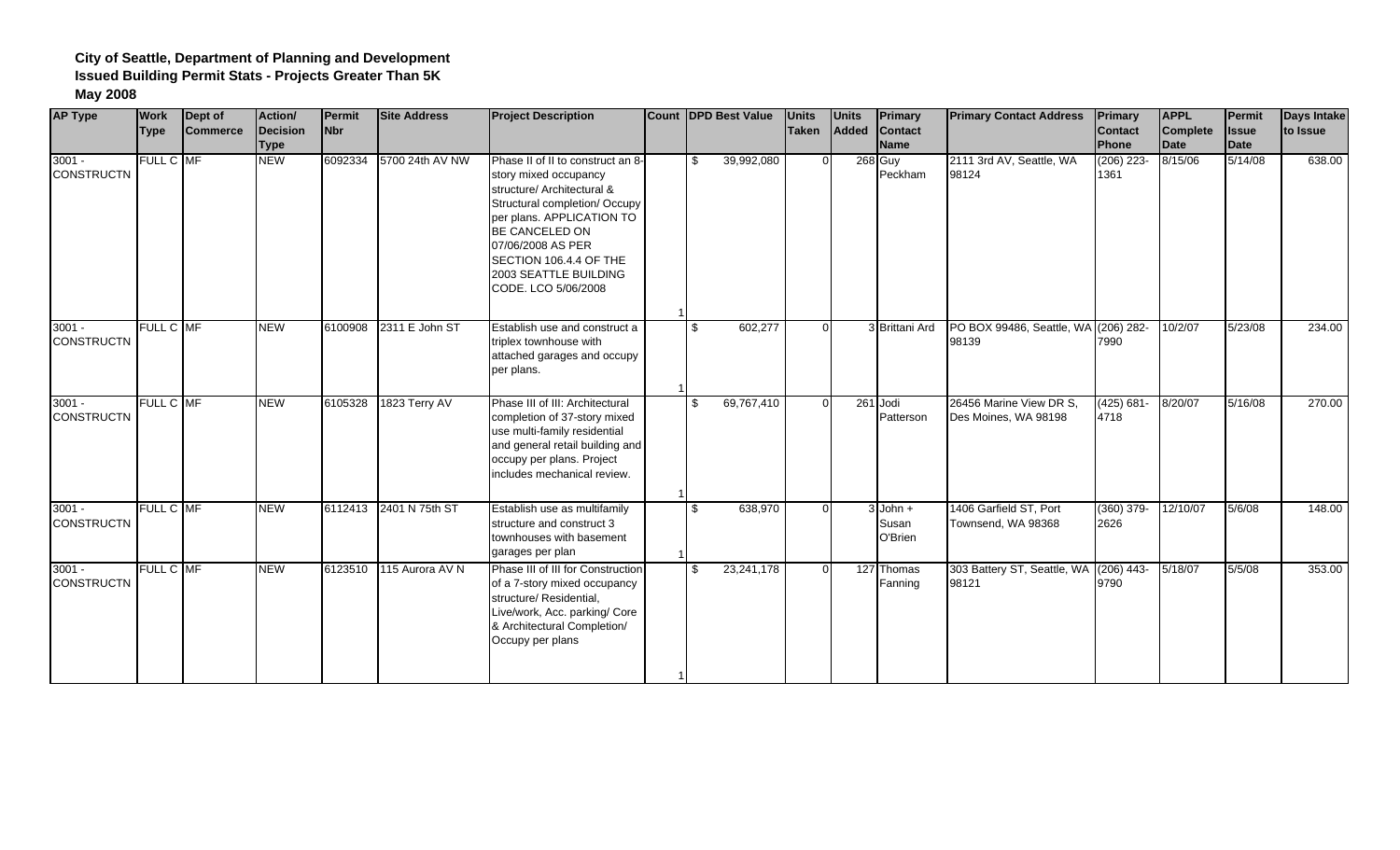| <b>AP Type</b>                | <b>Work</b> | Dept of<br><b>Commerce</b> | Action/<br>Decision | Permit<br><b>Nbr</b> | <b>Site Address</b>       | <b>Project Description</b>                                                                                                                                                                                                        | Count DPD Best Value | <b>Units</b><br><b>Taken</b> | <b>Units</b><br>Added | <b>Primary</b><br><b>Contact</b> | <b>Primary Contact Address</b>                  | <b>Primary</b>             | <b>APPL</b><br>Complete | Permit<br><b>Issue</b> | <b>Days Intake</b><br>to Issue |
|-------------------------------|-------------|----------------------------|---------------------|----------------------|---------------------------|-----------------------------------------------------------------------------------------------------------------------------------------------------------------------------------------------------------------------------------|----------------------|------------------------------|-----------------------|----------------------------------|-------------------------------------------------|----------------------------|-------------------------|------------------------|--------------------------------|
|                               | <b>Type</b> |                            | <b>Type</b>         |                      |                           |                                                                                                                                                                                                                                   |                      |                              |                       | <b>Name</b>                      |                                                 | Contact<br>Phone           | Date                    | <b>Date</b>            |                                |
| $3001 -$<br><b>CONSTRUCTN</b> | FULL C MF   |                            | <b>NEW</b>          |                      | 6137613 523 Broadway E    | Phase I of III, Shoring &<br>Excavation Only this permit<br>per plan. (Construct a 6-story<br>mixed-use structure w/3<br>levels, below grade parking)<br>Demolition of existing<br>structure by seperate permit.                  | 4,690,350<br>\$      | $\Omega$                     |                       | 0 Jodi<br>Patterson              | 26456 Marine View DR S,<br>Des Moines, WA 98198 | $(425) 681 -$<br>4718      | 5/1/07                  | 5/1/08                 | 366.00                         |
| $3001 -$<br><b>CONSTRUCTN</b> | FULL C MF   |                            | <b>NEW</b>          |                      | 6140352 2423 SW Holden ST | <b>Construct South apartments</b><br>and occupy per plan. (Phase<br>III of III Structural &<br>Architectural for construction<br>of 4 apt buildings w/ below<br>grade parking / review &<br>process for 4 APs under<br>6078496).  | 656,433<br>\$        | $\Omega$                     |                       | 6 Mike<br>Moedritzer             | 204 1st AV S, Seattle, WA<br>98104              | $(206) 624 -$<br>7880 x113 | 8/1/07                  | 5/2/08                 | 275.00                         |
| $3001 -$<br><b>CONSTRUCTN</b> | FULL C MF   |                            | <b>NEW</b>          | 6140353              | 2427 SW Holden ST         | Construct NE apartments and<br>occupy per plan. (Phase III of<br>III Structural & Architectural<br>for construction of 4 apt<br>buildings w/ below grade<br>parking / review & process for<br>4 APs under 6078496).               | 702,997<br>\$        | $\Omega$                     |                       | 6 Mike<br>Moedritzer             | 204 1st AV S, Seattle, WA<br>98104              | $(206) 624 -$<br>7880 x113 | 8/1/07                  | 5/2/08                 | 275.00                         |
| $3001 -$<br><b>CONSTRUCTN</b> | FULL C MF   |                            | <b>NEW</b>          | 6140354              | 2425 SW Holden ST         | <b>Construct Center apartments</b><br>and occupy per plan. (Phase<br>III of III Structural &<br>Architectural for construction<br>of 4 apt buildings w/ below<br>grade parking / review &<br>process for 4 APs under<br>6078496). | 657,152<br>\$        | $\Omega$                     |                       | 6 Mike<br>Moedritzer             | 204 1st AV S, Seattle, WA<br>98104              | $(206) 624 -$<br>7880 x113 | 8/1/07                  | 5/2/08                 | 275.00                         |
| $3001 -$<br><b>CONSTRUCTN</b> | FULL C MF   |                            | <b>NEW</b>          | 6140881              | 1026 E Terrace ST         | Establish use as townhouse<br>and construct a (4) four unit<br>townhouse with basement<br>garage per plans.                                                                                                                       | 651,773<br>\$        | $\Omega$                     |                       | 4 Nora Ng                        | 3607 1st AV NW, Seattle,<br>WA 98107            | $(206)$ 367-<br>1382       | 12/13/07                | 5/2/08                 | 141.00                         |